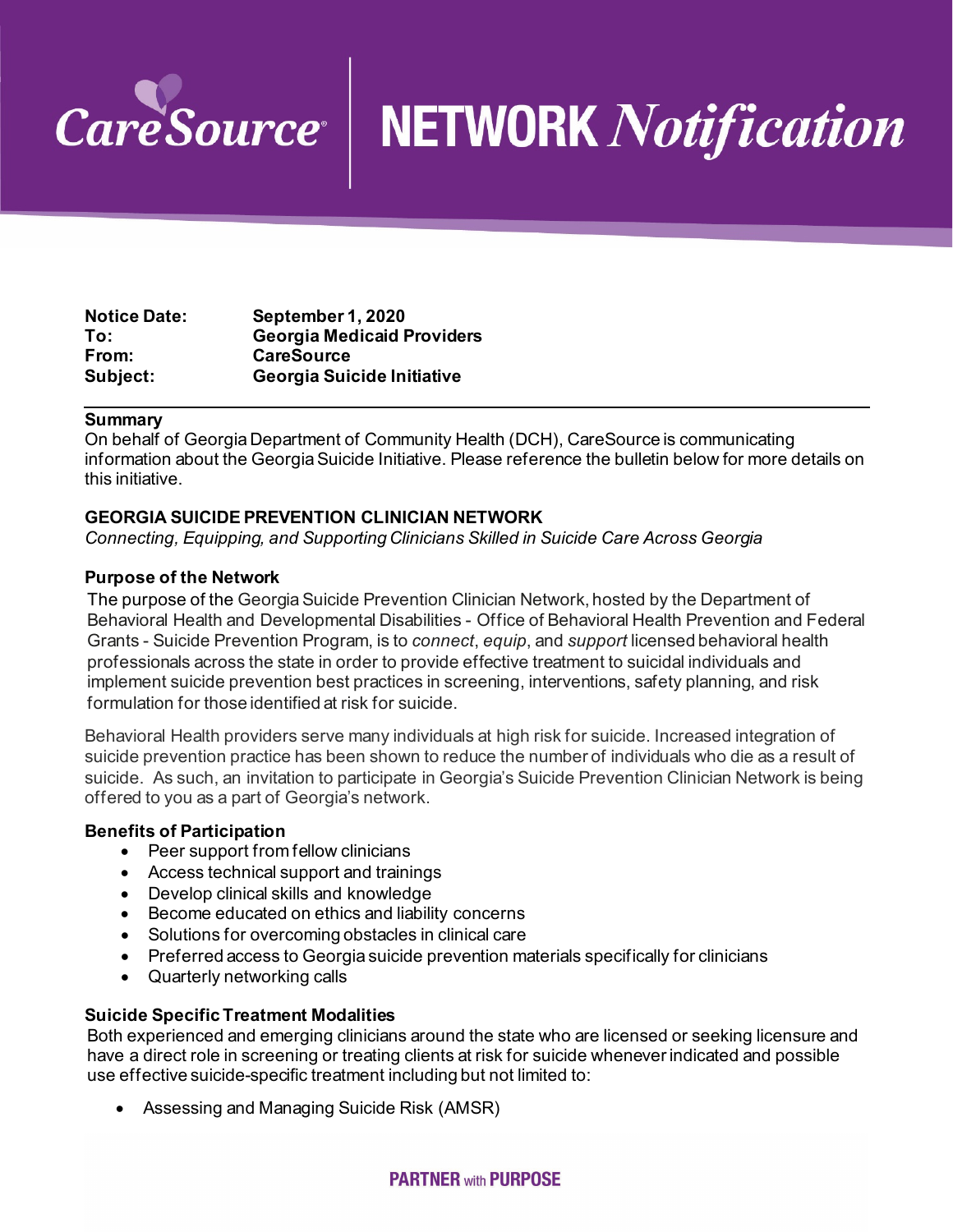- Collaborative and Management of Suicidality (CAMS)
- Dialectical Behavior Therapy (DBT)
- Cognitive Behavior Therapy for Suicide Prevention (CBT- SP)

## **More Information**

- Join Now at [http://bit.ly/gspcn-signup](https://gcc01.safelinks.protection.outlook.com/?url=http%3A%2F%2Fbit.ly%2Fgspcn-signup&data=02%7C01%7Csmiddlebrooks%40dch.ga.gov%7C250046cc6b6046ac659708d845077510%7C512da10d071b4b948abc9ec4044d1516%7C0%7C0%7C637335245610118857&sdata=wgCRIJ%2BxDob7dJ0BkmseD9I8bKaV27i53HjBtv0B5bc%3D&reserved=0)
- Contact[s:suicide.prevention@dbhdd.ga.gov](mailto:suicide.prevention@dbhdd.ga.gov)
- [Prevention postcard](https://www.caresource.com/documents/ga-med-p-253541-georgia-prevention-postcard/)
- [Recovery postcard](https://www.caresource.com/documents/ga-med-p-253541-georgia-recovery-postcard/)

GA-MED-P-253542 DCH Approved: 8/20/20